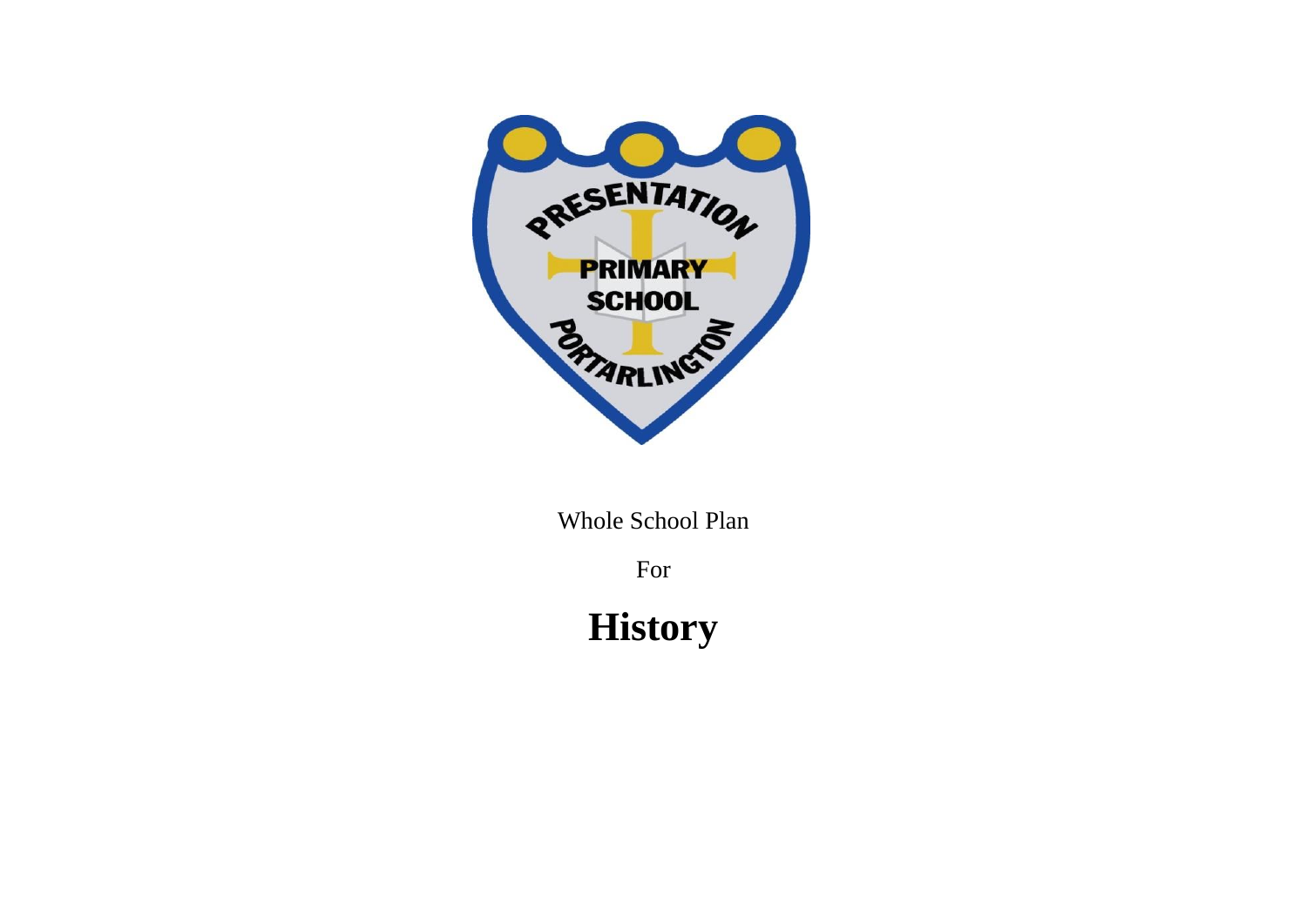| <b>Whole School SESE History</b> |                                                                                                                                                                                                                                                                                                                                                                                                                                                                                                                                                                                                                                                                                                                                                                                                                                                                                                                                                                             |  |
|----------------------------------|-----------------------------------------------------------------------------------------------------------------------------------------------------------------------------------------------------------------------------------------------------------------------------------------------------------------------------------------------------------------------------------------------------------------------------------------------------------------------------------------------------------------------------------------------------------------------------------------------------------------------------------------------------------------------------------------------------------------------------------------------------------------------------------------------------------------------------------------------------------------------------------------------------------------------------------------------------------------------------|--|
| <b>Introduction</b>              | We aim through this plan, drawn up in accordance with the history curriculum, to set out our<br>approaches to the teaching and learning of history. It will form the basis for teachers long and short<br>term planning. It will also inform new and temporary teachers of the approaches and methodologies<br>used in our school. The plan was developed in the 2016/17 school year by school staff.                                                                                                                                                                                                                                                                                                                                                                                                                                                                                                                                                                       |  |
| <b>Rationale</b>                 | We recognise History as an integral element of Social, Environmental and Scientific education. We<br>recognise the distinct role History has to play in enabling the child to explore and understand the<br>natural, human, social and cultural environments in which he/she lives. We hope that historical<br>education in our school will enable the child to investigate and examine critically significant events<br>in their own immediate past, the past of their families and local communities and the histories of<br>people in Ireland and other parts of the world. We believe that History develops an understanding of<br>the actions, beliefs and motivations of people in the past and is fundamental to an informed<br>appreciation of contemporary society and environments. We view history as having a distinct but<br>complementary role together with geography and science within SESE and as a contributor to the<br>wider child centred curriculum. |  |
| <b>Vision</b>                    | It is the ethos of our school to enable each and every child to reach his/her full potential. We<br>are aware of the contribution SESE makes to the harmonious development of the child We hope<br>that by creating opportunities for children to experience a rounded historical education that is<br>not exclusively focused on the transmission of a body of knowledge but that allows children to<br>work as historians children will help children to understand more fully the world in which they                                                                                                                                                                                                                                                                                                                                                                                                                                                                    |  |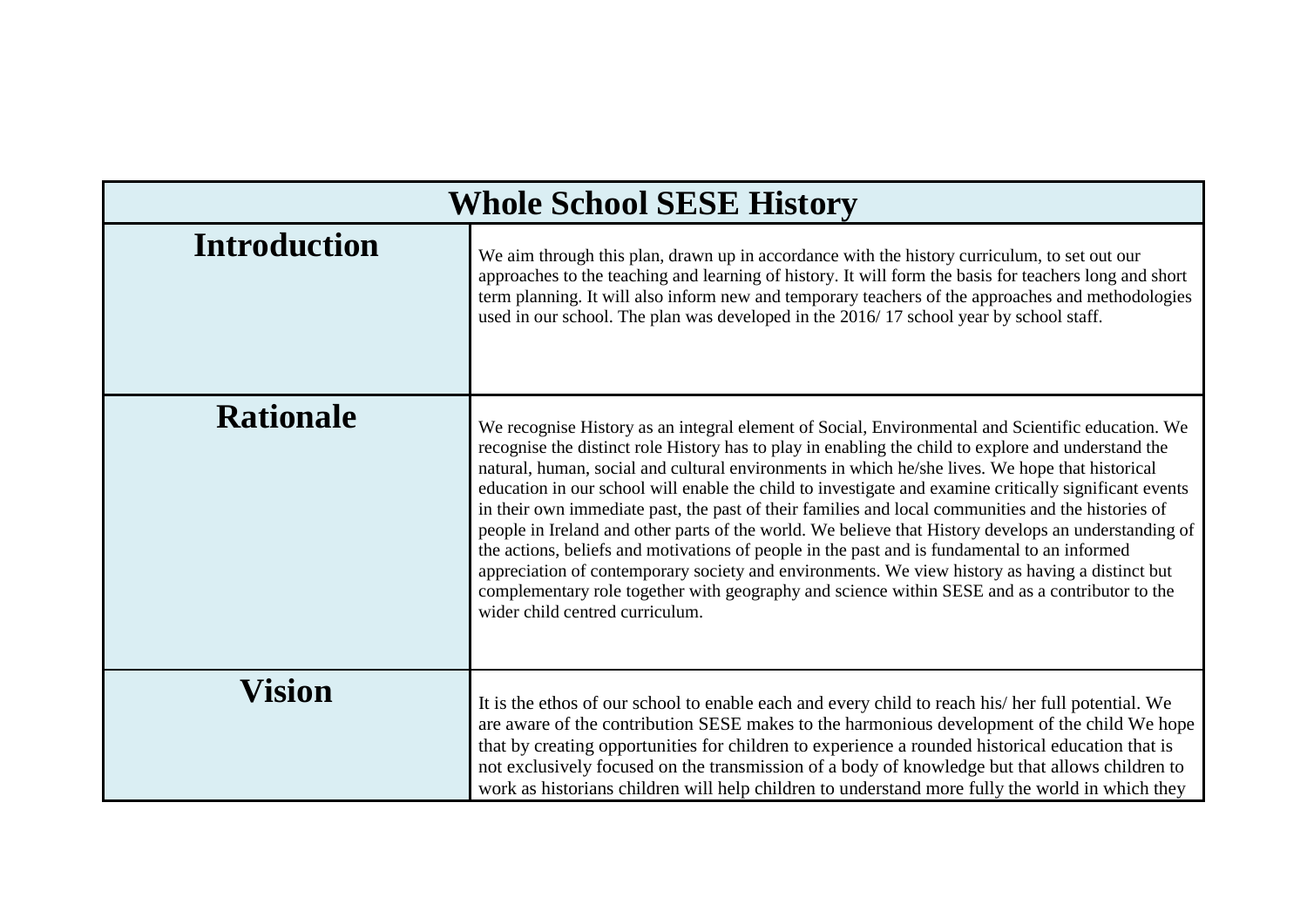| live, how events and personalities have shaped the home, locality and wider environments in<br>which they exist. It is our vision that history in our school will enable children to understand the<br>present by exploring the past before they begin to look towards the future.                                                                                                                                                                                                                                                                                                                                                                                                                                                                                                                                                                                                                                                                                                                                                                                                                                                                                                                                                                                                                                                                                                                                                                                                                                                                                                                                                                                                                                                                                            |
|-------------------------------------------------------------------------------------------------------------------------------------------------------------------------------------------------------------------------------------------------------------------------------------------------------------------------------------------------------------------------------------------------------------------------------------------------------------------------------------------------------------------------------------------------------------------------------------------------------------------------------------------------------------------------------------------------------------------------------------------------------------------------------------------------------------------------------------------------------------------------------------------------------------------------------------------------------------------------------------------------------------------------------------------------------------------------------------------------------------------------------------------------------------------------------------------------------------------------------------------------------------------------------------------------------------------------------------------------------------------------------------------------------------------------------------------------------------------------------------------------------------------------------------------------------------------------------------------------------------------------------------------------------------------------------------------------------------------------------------------------------------------------------|
| We endorse the aims of the SESE History curriculum as outlined on Page 12 of the SESE History<br>Curriculum Statement.<br>To develop an interest in and curiosity about the past.<br>$\bullet$<br>To make the child aware of the lives of women, men and children in the past and how<br>people and events had an impact on each other.<br>To develop an understanding of the concepts of change and continuity.<br>$\bullet$<br>To provide for the acquisition of concepts and skills associated with sequence, time and<br>chronology, appropriate to the developmental stages of the child.<br>To allow the child to encounter and use a range of historical evidence systematically and<br>$\bullet$<br>critically.<br>To provide opportunities for the child to communicate historical findings and interpretations<br>in a variety of ways.<br>To foster sensitivity to the impact of conservation and change within local and wider<br>$\bullet$<br>environments.<br>To help the child recognise and examine the influences of the past on the attitudes and<br>behaviour of people today.<br>To encourage children to recognise how past and present actions, events and materials may<br>become historically significant.<br>To foster a willingness to explore personal attitudes and values and to promote an openness<br>$\bullet$<br>to the possibility of changing one's own point of view.<br>To enable the child to acquire a balanced appreciation of cultural and historical inheritances<br>from local, national and global contexts<br><b>Short Term Aims</b><br>Audit of stories which will be used to enhance History.<br>Development of Age appropriate Timelines in each class.<br>Collect and use different types of evidence for use in each class. |
|                                                                                                                                                                                                                                                                                                                                                                                                                                                                                                                                                                                                                                                                                                                                                                                                                                                                                                                                                                                                                                                                                                                                                                                                                                                                                                                                                                                                                                                                                                                                                                                                                                                                                                                                                                               |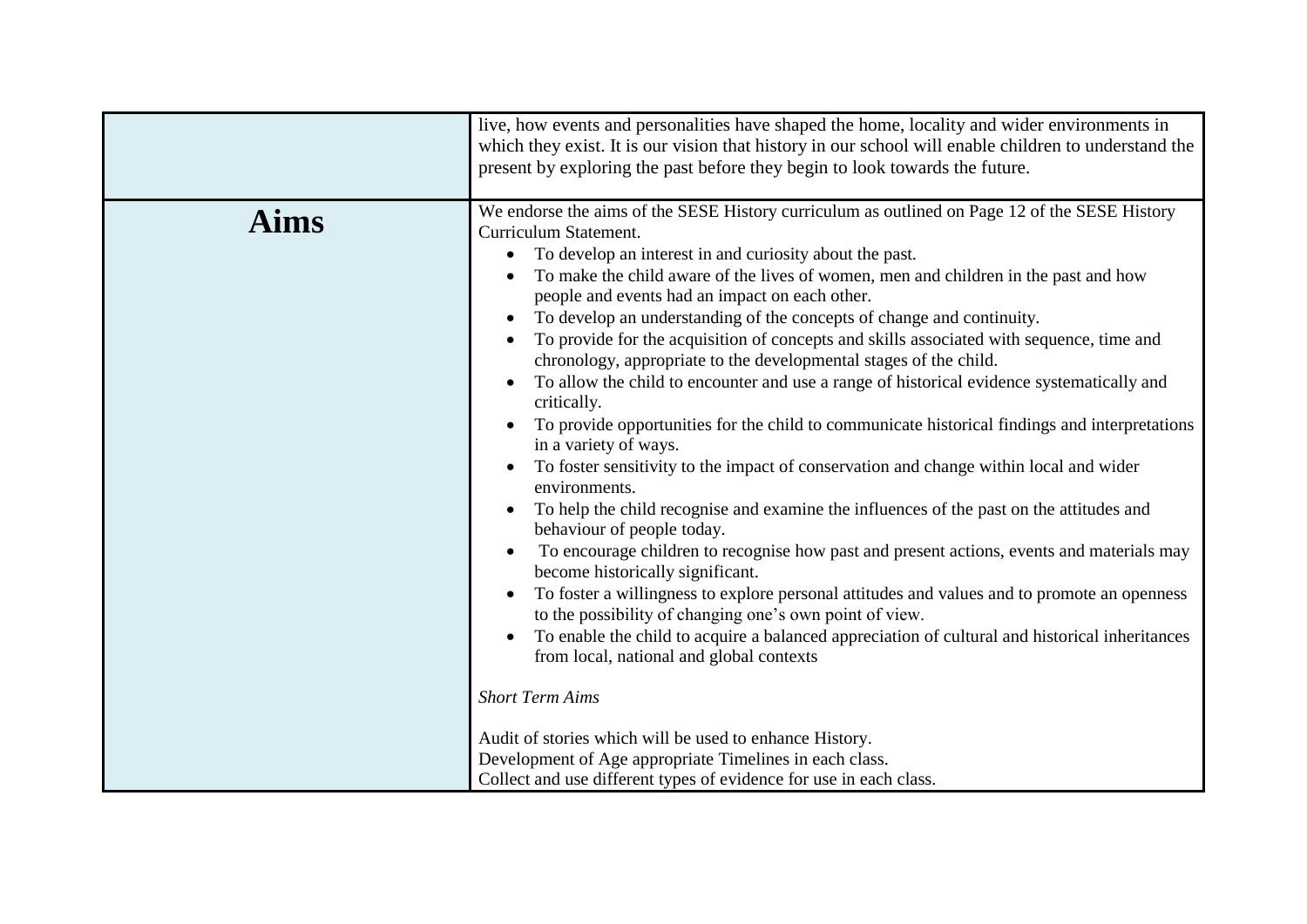## **Curriculum Planning**

Each teacher is familiar with the strands, strand units and content objectives for his/ her relevant class level and indeed for each other's class levels. We feel this is important in order to ensure a coherent programme throughout the school.

Classes from Junior Infants to Second Class will work very closely. At these levels history will be delivered through integrated themes in the context of the other SESE subjects as much as possible as well as through integration with the SPHE curriculum and other curricular areas, therefore making the learning experience more holistic and meaningful for the child.

|                                 | <b>Junior/Senior</b> | <b>First/Second</b> | <b>Third/Fourth</b>     | <b>Fifth/Sixth</b>      |
|---------------------------------|----------------------|---------------------|-------------------------|-------------------------|
|                                 |                      |                     |                         |                         |
|                                 | Myself and my        | Myself and my       | Local studies           | Local studies           |
| <b>Stand &amp; Strand Units</b> | Family               | Family              | Story                   | <b>Story</b>            |
|                                 | Story                | Change and          | Early People and        | Early people and        |
|                                 |                      | Continuity          | ancient studies         | ancient societies       |
|                                 |                      | Story               | Life, society, work     | Life, society, work     |
|                                 |                      |                     | and culture in the past | and culture in the past |
|                                 |                      |                     | Continuity and          | Continuity and          |
|                                 |                      |                     | change over time        | change over time        |
|                                 |                      |                     |                         | Eras of change and      |
|                                 |                      |                     |                         | conflict                |
|                                 |                      |                     |                         | Politics, conflict and  |
|                                 |                      |                     |                         | society                 |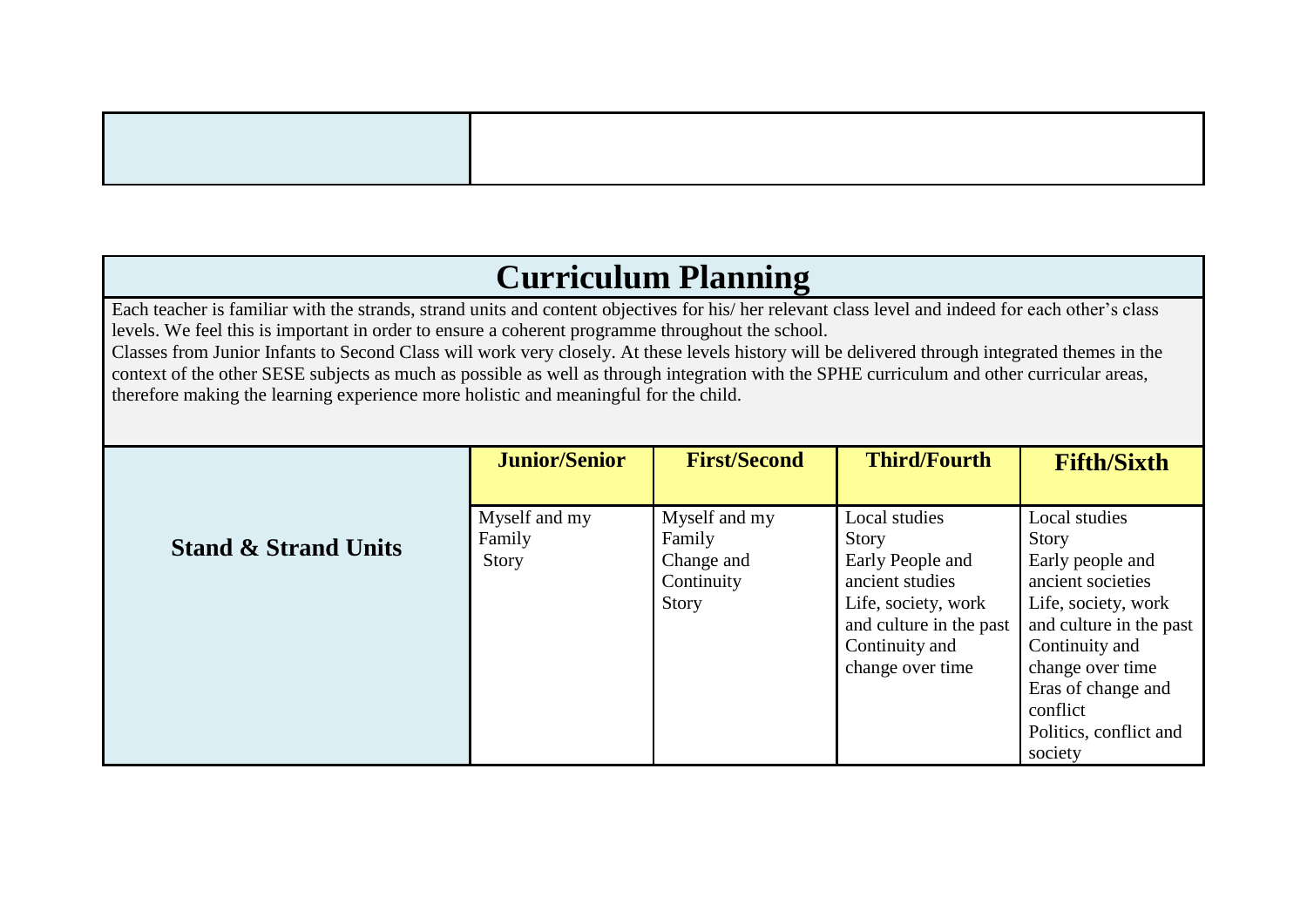|                                          | We endorse the emphasis this curriculum places on the exploration of personal and family            |  |
|------------------------------------------|-----------------------------------------------------------------------------------------------------|--|
|                                          | history at this level and are conscious of the sensitivities some aspects of these topics will      |  |
| require.                                 |                                                                                                     |  |
|                                          | We are aware of the requirements of the 'menu curriculum' as outlined in the Curriculum             |  |
|                                          | Statement regarding the number of Strand Units from each Strand that must be covered in each        |  |
|                                          | school year. We have chosen the correct number of Strand Units. Please see the Content Plan         |  |
| appended.                                |                                                                                                     |  |
|                                          | In total we have selected 8 strand units for each class level                                       |  |
| chosen above.                            | From the strand entitled "Story", we have selected stories that will link in with the strand units  |  |
|                                          | In total we will cover 11 strand units with each class level along with a selection of stories from |  |
|                                          | the "Story" strand which are relevant to these strand units.                                        |  |
|                                          | In choosing the Strand Units for 3rd to 6th classes, we are conscious of the spiral approach        |  |
|                                          | recommended in this curriculum, in which some aspects of the past may be explored in                |  |
| increasing detail at a number of levels. |                                                                                                     |  |
|                                          | We recognise that the curriculum recommends that in each year one strand unit in local history      |  |
|                                          | and one strand unit in national or world history is studied in more depth over a longer period      |  |
|                                          | and this has been taken on board in the development of our yearly plans from 3rd to 6th classes.    |  |
|                                          | We understand that a strict adherence to a chronological treatment of Strand Units is not           |  |
|                                          | recommended in this curriculum because of the constraints this would impose on curricular           |  |
|                                          | planning. We are aware that the development of children's chronological understanding can be        |  |
|                                          | fostered through the use of timelines, and will consider using timelines at all levels.             |  |
|                                          | At all class levels we will strive to ensure a balance between the development of skills and the    |  |
|                                          | acquisition of knowledge in our teaching of history.                                                |  |
|                                          |                                                                                                     |  |
|                                          |                                                                                                     |  |
|                                          |                                                                                                     |  |
|                                          |                                                                                                     |  |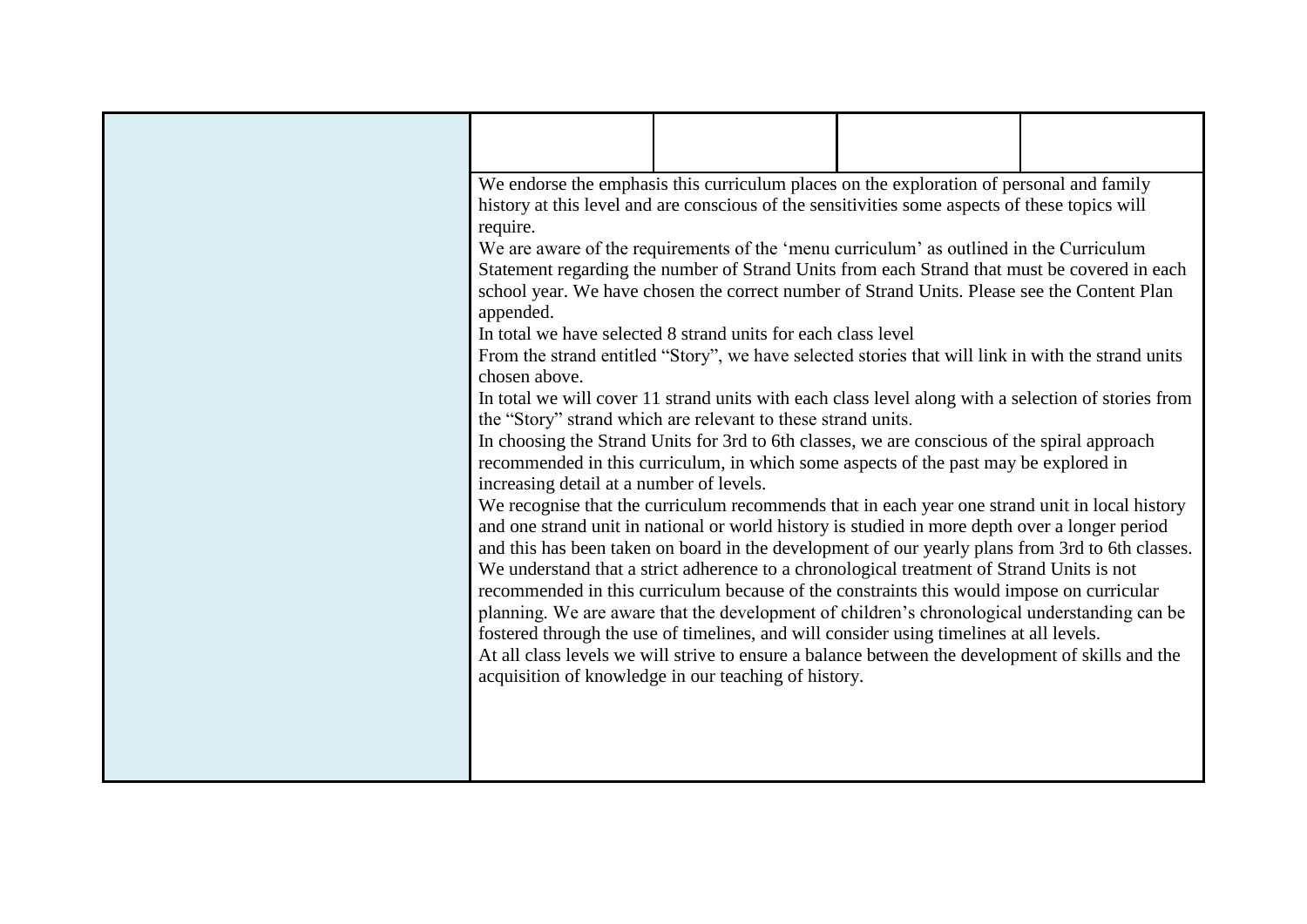| <b>Skills &amp; Concepts Developed</b> | As outlined in our vision for history in our school we are not solely concerned with the<br>transmission of a body of knowledge about the past, but also with ensuring children experience<br>something of the way in which the historian goes about his/ her work. Each teacher is aware<br>that the curriculum provides for the development of a growing range of historical skills and<br>concepts. Each teacher is aware of the aspects of Working as a Historian that apply at each<br>class level. |
|----------------------------------------|----------------------------------------------------------------------------------------------------------------------------------------------------------------------------------------------------------------------------------------------------------------------------------------------------------------------------------------------------------------------------------------------------------------------------------------------------------------------------------------------------------|
|                                        | <b>Infants: Page 18 Curriculum</b><br>We are aware that the skills and concepts developed by the children as they work as historians                                                                                                                                                                                                                                                                                                                                                                     |
|                                        | are:                                                                                                                                                                                                                                                                                                                                                                                                                                                                                                     |
|                                        | Time and Chronology                                                                                                                                                                                                                                                                                                                                                                                                                                                                                      |
|                                        | <b>Using Evidence</b>                                                                                                                                                                                                                                                                                                                                                                                                                                                                                    |
|                                        | Communication                                                                                                                                                                                                                                                                                                                                                                                                                                                                                            |
|                                        | At Infant level strategies we will use to develop the child's skills to work as a young historian<br>will include:                                                                                                                                                                                                                                                                                                                                                                                       |
|                                        | Sequencing activities- Ordering objects/pictures; Sequencing of artefacts from own<br>$\bullet$<br>personal past; sequencing of elements in a story etc.                                                                                                                                                                                                                                                                                                                                                 |
|                                        | Use of simple timelines<br>Using simple evidence: artefacts from own personal past: clothes, toys, birthday cards<br>etc; photographs from own personal past.                                                                                                                                                                                                                                                                                                                                            |
|                                        | Allowing children opportunities to communicate an awareness of stories about the past<br>in a variety of ways: listening to and retelling stories, drama, art work, ICT.                                                                                                                                                                                                                                                                                                                                 |
|                                        | 1st / 2nd : Page 26 Curriculum                                                                                                                                                                                                                                                                                                                                                                                                                                                                           |
|                                        | - We are aware that the following skills and concepts will be developed by the children as they                                                                                                                                                                                                                                                                                                                                                                                                          |
|                                        | are provided with opportunities to engage with the History Curriculum and to work as                                                                                                                                                                                                                                                                                                                                                                                                                     |
|                                        | historians:<br>Time and Chronology                                                                                                                                                                                                                                                                                                                                                                                                                                                                       |
|                                        | Change and Continuity                                                                                                                                                                                                                                                                                                                                                                                                                                                                                    |
|                                        |                                                                                                                                                                                                                                                                                                                                                                                                                                                                                                          |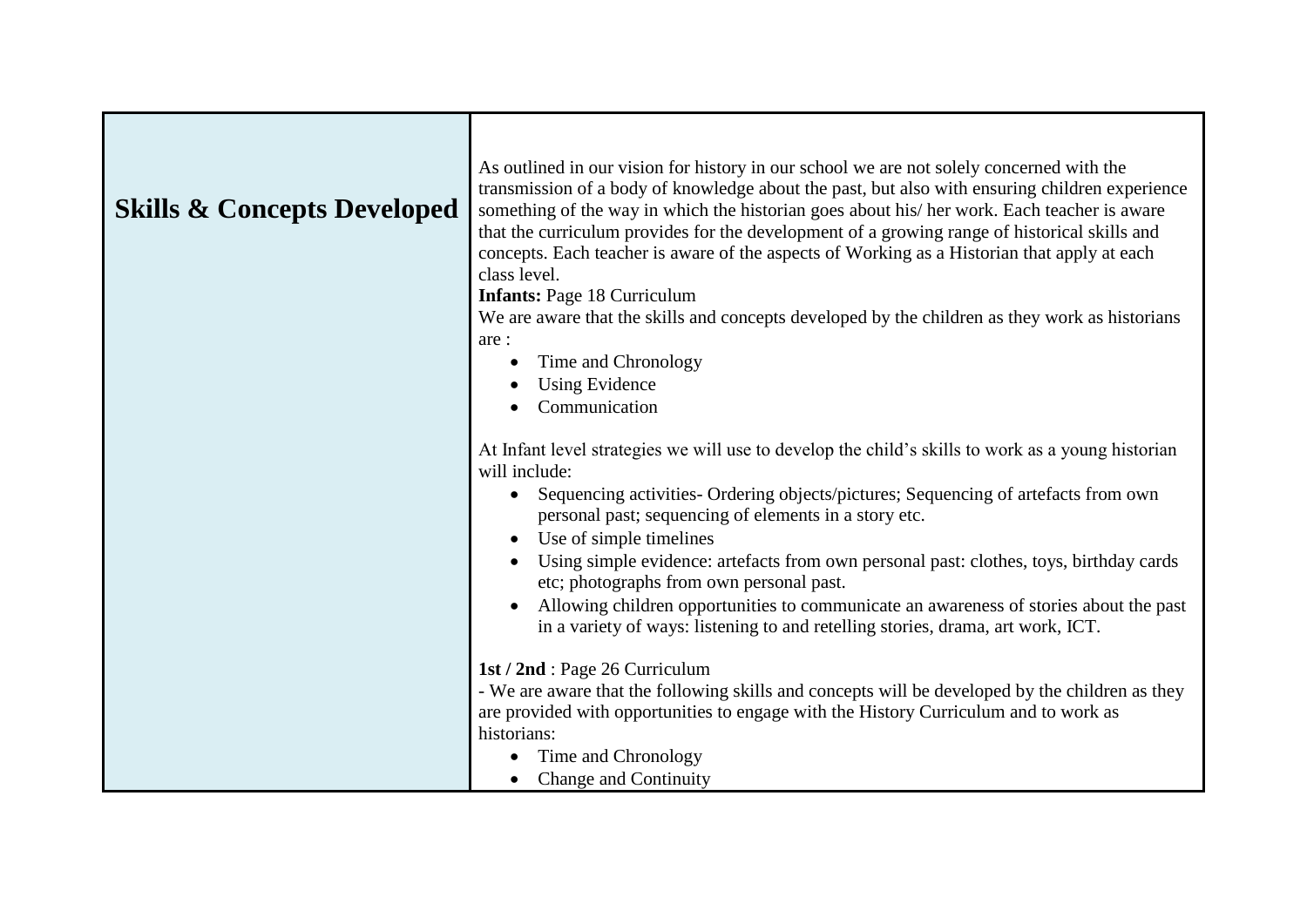| Cause and Effect<br>$\bullet$                                                                                        |
|----------------------------------------------------------------------------------------------------------------------|
| <b>Using Evidence</b>                                                                                                |
| Synthesis and Communication                                                                                          |
| Empathy                                                                                                              |
|                                                                                                                      |
| Strategies we will use to develop the child's ability to work as a young historian at this level<br>will include:    |
| Sequencing activities: placing objects or pictures in historical sequence                                            |
| Exploring instances of change and continuity in personal life, family and immediate                                  |
| local environment: looking at features which have changed or remained unchanged                                      |
| Through examining the actions of a character in a story discuss the reasons for change<br>and the effects of change. |
| Use of simple historical evidence: photographs, objects, memories of older people,                                   |
| buildings, stories and songs.                                                                                        |
| Allowing children opportunities to communicate an awareness of stories, people and                                   |
| events from the past in a variety of ways: writing, drama, ICT etc                                                   |
|                                                                                                                      |
| Third/Fourth Classes: Page 40 Curriculum                                                                             |
| We are aware that children will continue to develop these skills and concepts through                                |
| engagement with the History Curriculum and by having the opportunity to Work as Historians:                          |
|                                                                                                                      |
| Time and chronology<br>$\bullet$                                                                                     |
| Change and continuity                                                                                                |
| Cause and Effect                                                                                                     |
| Using evidence                                                                                                       |
| Synthesis and communication                                                                                          |
| Empathy                                                                                                              |
|                                                                                                                      |
| Strategies we will use to develop the child's abilities to work as a young historian at this level                   |
| will include:                                                                                                        |
| Using timelines for children to record information about people and events                                           |
| Examining and using a wider range of historical evidence: photographs, pictures,                                     |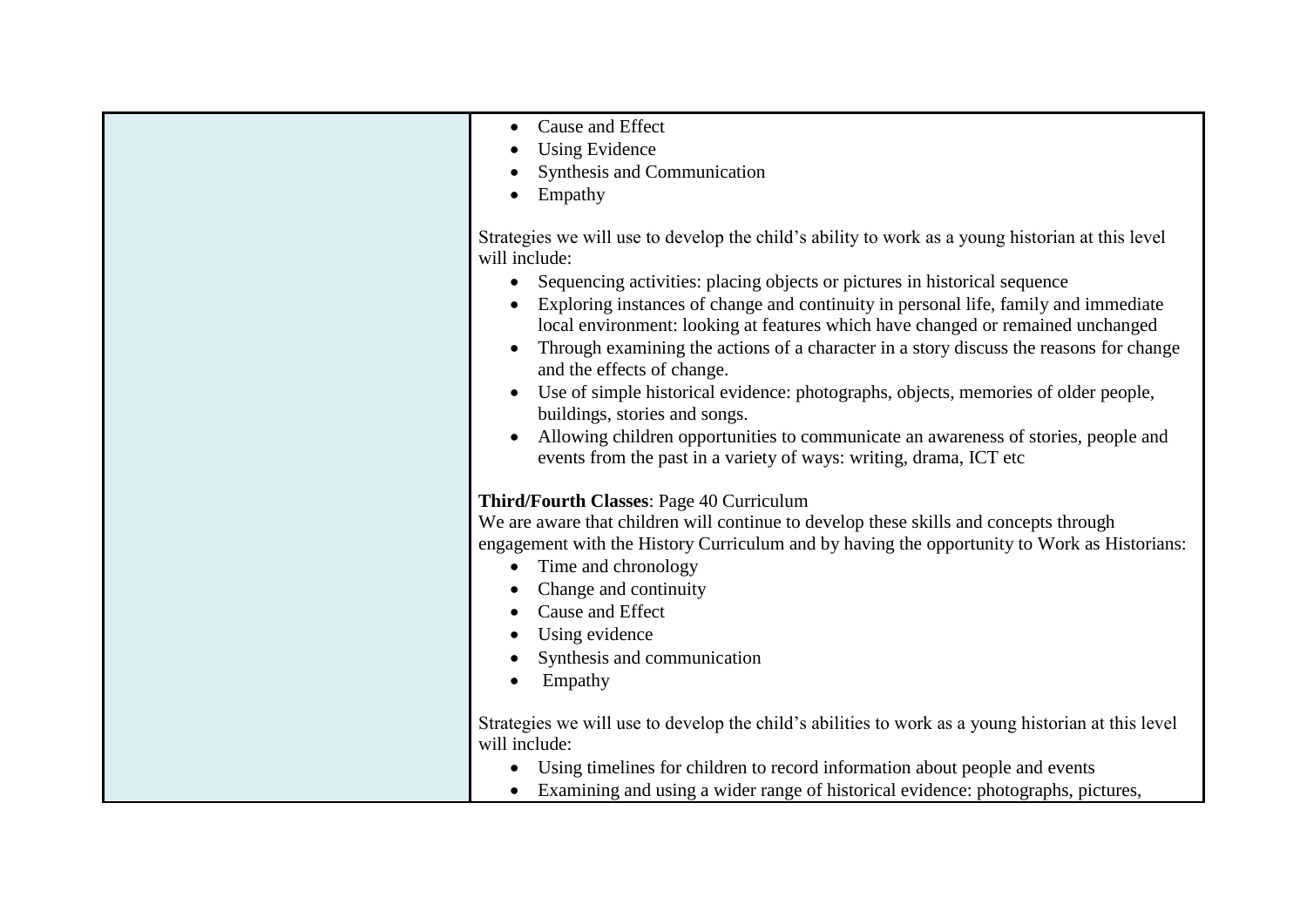| objects, memories of older people, buildings, stories, songs, written sources, films,<br>other media, ICT.                                                           |
|----------------------------------------------------------------------------------------------------------------------------------------------------------------------|
| Encouraging children to ask questions about a piece of evidence                                                                                                      |
| Enabling children to summarise information in and make deductions from a single<br>source of evidence                                                                |
| Providing opportunities for children to use evidence and imagination to reconstruct<br>elements of the past and communicate this understanding in a variety of ways. |
| Fifth/Sixth classes: Page 60 Curriculum                                                                                                                              |
| We are aware of the skills and concepts that children in 5th ad 6th classes will continue to                                                                         |
| develop through engagement with the History Curriculum and by having the opportunity to                                                                              |
| Work as Historians:                                                                                                                                                  |
| $\Box$ Time and chronology                                                                                                                                           |
| $\Box$ Change and continuity<br>□ Cause and Effect                                                                                                                   |
|                                                                                                                                                                      |
| $\Box$ Using evidence<br>$\Box$ Synthesis and communication                                                                                                          |
| $\Box$ Empathy                                                                                                                                                       |
|                                                                                                                                                                      |
| Strategies we will use to develop children's skills to work as young historians will include:                                                                        |
| Use of timelines<br>$\bullet$                                                                                                                                        |
| Enable children to use words, phrases and conventions associated with the recording of<br>dates and time, such as BC, AD, Stone Age, early Christian Ireland etc     |
| Allow children to examine and use critically a wide range of historical evidence<br>$\bullet$                                                                        |
| Enable children to develop some skills in the location and selection of evidence                                                                                     |
| Encourage children to ask questions about a piece of evidence<br>$\bullet$                                                                                           |
| Encourage children to compare accounts of a person or event from two different<br>sources                                                                            |
| Encourage children to use imagination and evidence to reconstruct the past in a variety                                                                              |
| of ways: oral language, drama, writing, art work, modelling, other media, ICT.                                                                                       |
|                                                                                                                                                                      |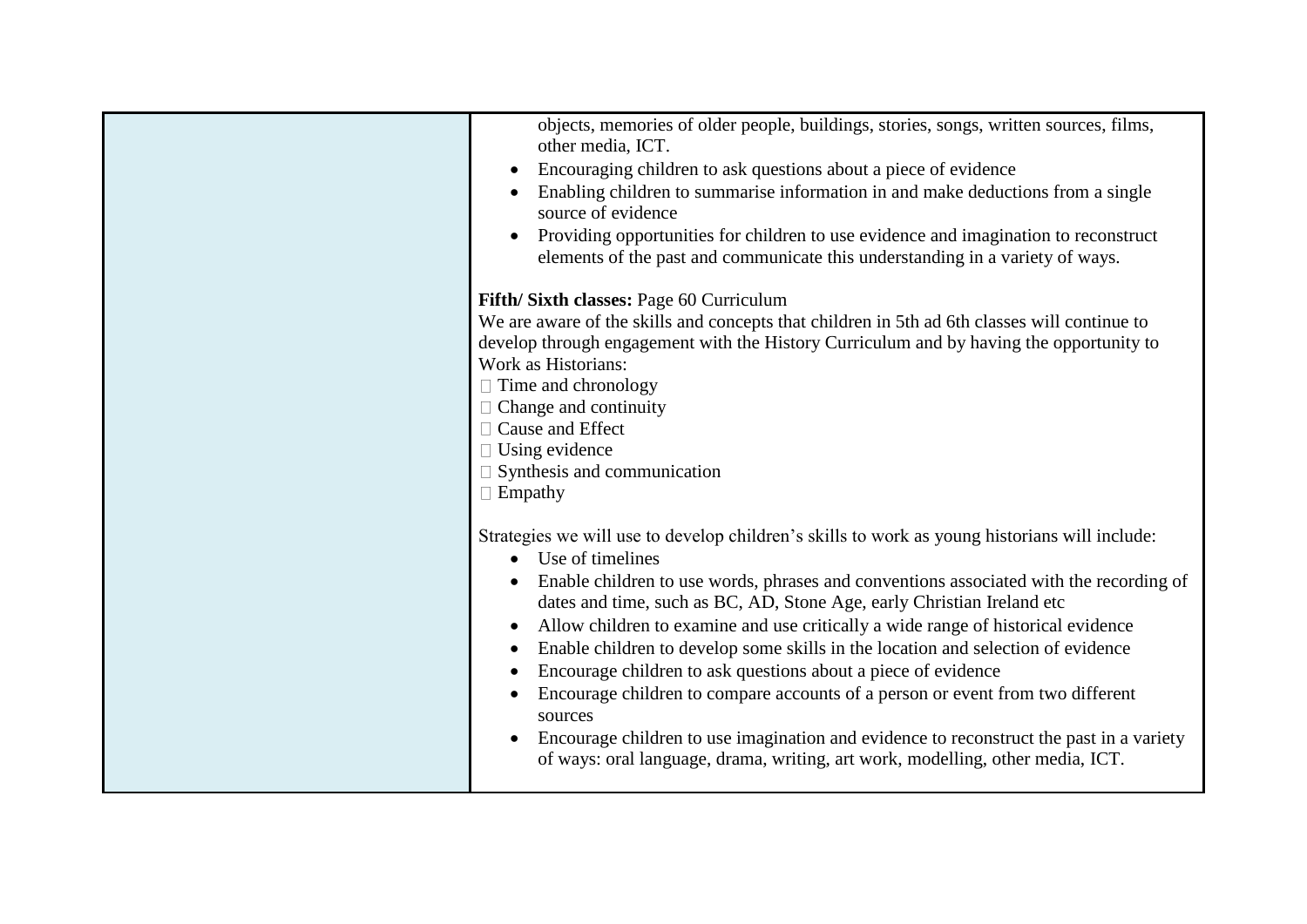|                                     | All teachers will endeavour to include a balance between the development of these skills and<br>the acquisition of knowledge when designing their short and long term planning and when<br>implementing it in the classroom                                                                                                                                                                                                                                                                                                                                                                                                                                                                                                                                                                                                                                                                                                                                                                                                                                                                                                                                                                                                                                                                                                                                                                                                                                                                                                                |
|-------------------------------------|--------------------------------------------------------------------------------------------------------------------------------------------------------------------------------------------------------------------------------------------------------------------------------------------------------------------------------------------------------------------------------------------------------------------------------------------------------------------------------------------------------------------------------------------------------------------------------------------------------------------------------------------------------------------------------------------------------------------------------------------------------------------------------------------------------------------------------------------------------------------------------------------------------------------------------------------------------------------------------------------------------------------------------------------------------------------------------------------------------------------------------------------------------------------------------------------------------------------------------------------------------------------------------------------------------------------------------------------------------------------------------------------------------------------------------------------------------------------------------------------------------------------------------------------|
| <b>Approaches and Methodologies</b> | Our History Curriculum asserts that one of the keys to successful history teaching is the use of a<br>broad range of classroom approaches and methodologies. We plan to use the key methodologies<br>of the primary school curriculum in the teaching of History.<br>- Active learning<br>- Use of the environment<br>- Talk and discussion<br>- Cooperative learning<br>- Problem solving<br>- Developing skills through content<br>In addition to this we are aware of the variety of approaches and methodologies outlined as<br>particularly suited to History and will endeavour to employ the following methodologies.<br>Story<br>$\bullet$<br>We intend to carry out an audit of suitable stories and fiction books from our library for<br>use in our History classes. We will consult pgs 65-71 of the Teacher Guidelines for<br>guidance in this methodology.<br>Personal and family history<br>This methodology is an ideal starting point for exploring the past especially with our<br>younger classes. Parents, grandparents and other family members will be encouraged to<br>share family history with our children. We will consult pgs 72 - 75 of the Teacher<br>Guidelines for guidance in this methodology.<br><b>Using Artefacts</b><br>We will gather a selection of artefacts for using evidence as a methodology. Typical<br>artefacts will be older clothes, shoes, vinyl records, old mobile phones, old textbooks,<br>artefacts do not all have to be ancient ones. We will consult pgs 81 - 86 of the Teacher |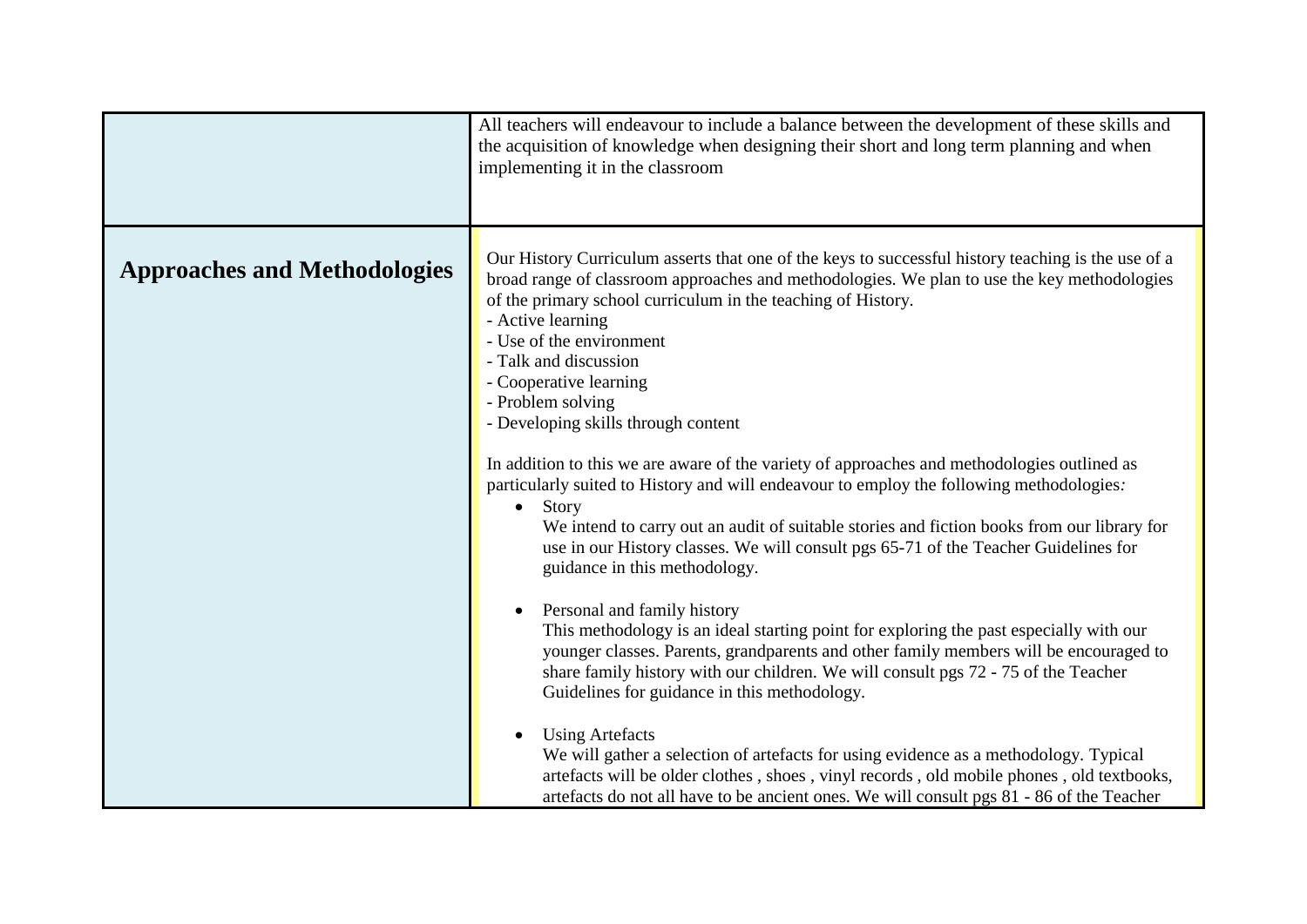| Guidelines for guidance in this methodology.                                                |
|---------------------------------------------------------------------------------------------|
| Drama and role play<br>$\bullet$                                                            |
|                                                                                             |
| Activities such as hot seating, conscience alley, and drama through story are ways in which |
| children will empathise with people of the past and recreate human experience.              |
| We will consult pgs 109 - 113 of the Teacher Guidelines for guidance in this methodology.   |
| • Using pictures and photographs                                                            |
| We will use historical photographs of our locality and also study a range of photos from    |
| famous collections, famous paintings and calendars. Collections such as the Lawrence        |
| Collection (www.nli.ie) will be ideal to use for activities around Change and Continuity.   |
| We will consult pgs 87 - 98 of the Teacher Guidelines for guidance in this methodology.     |
|                                                                                             |
| Use of the environment                                                                      |
|                                                                                             |
| We will make the children aware of areas and buildings of historical interest:              |
| Emo Court                                                                                   |
| Lea Castle                                                                                  |
| Corrig Woods                                                                                |
| <b>Odlums Mill</b>                                                                          |
| The Huguenot architecture of Portarlington                                                  |
| We will consult pgs 99 - 103 of the Teacher Guidelines for guidance in this methodology.    |
| We will also refer to the Geography Teacher Guidelines pg 74-78 in this regard.             |
| Oral evidence<br>$\bullet$                                                                  |
| We aim to try and make incidents and aspects of the past real for the children through the  |
| use of this methodology. Classes will experience visits from older people in the locality   |
| and children will have opportunity to interview older people as part of their homework.     |
| We will consult pgs 77 - 80 of the Teacher Guidelines for guidance in this methodology.     |
| Documentary evidence                                                                        |
| We intend to gather old newspapers, birthday cards, postcards, magazines, receipts,         |
| census returns, and marriage, birth and death certificates for lessons relating to myself,  |
| my home and my school. Sensitivity to children's personal circumstances will be             |
| exercised and careful thought given to the selection of these documents. We will consult    |
| pgs 104 - 108 of the Teacher Guidelines for guidance in this methodology.                   |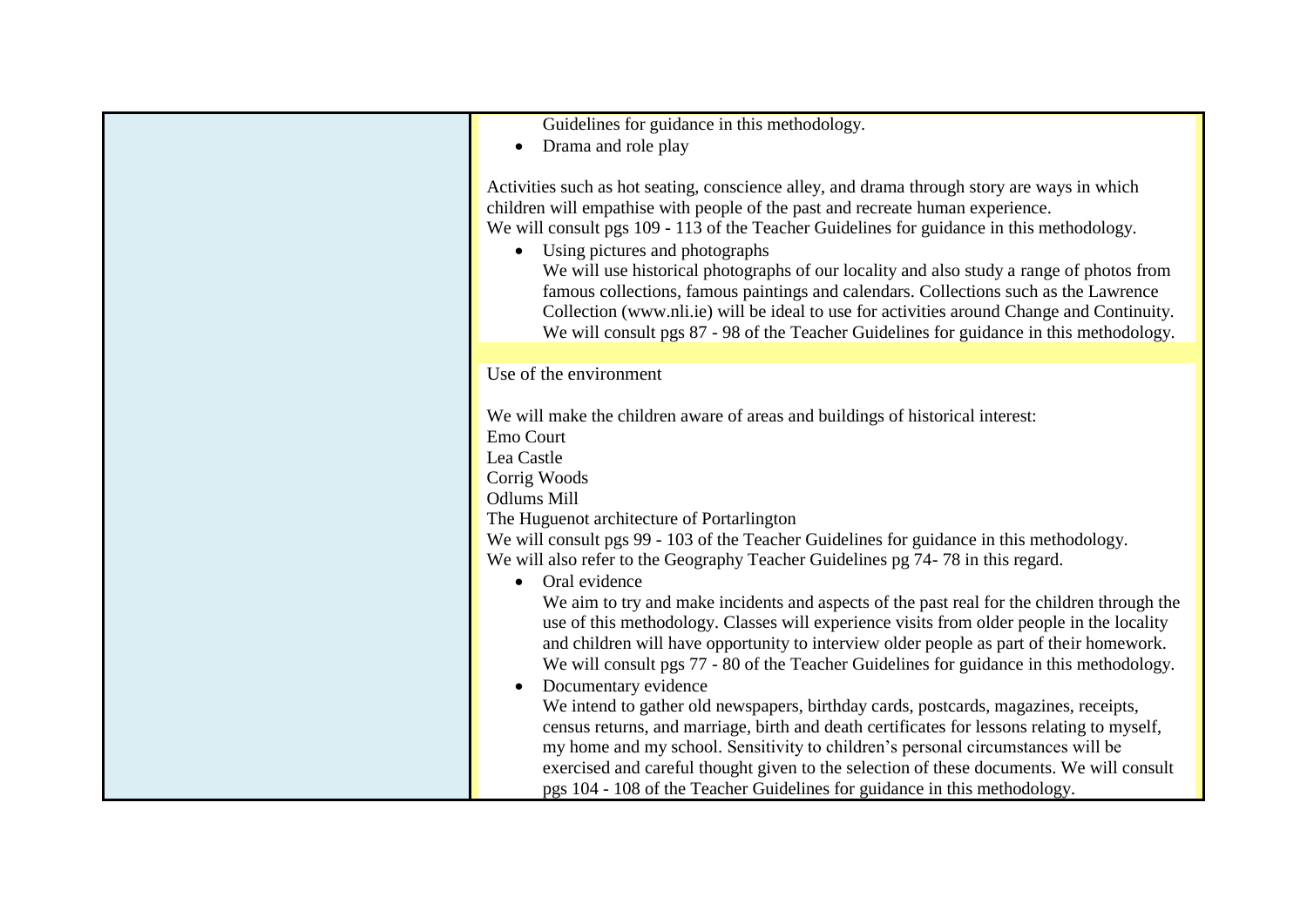|                    | Use of ICT<br>We will make use of suitable software programmes and the internet to enhance our<br>teaching of History. See inventory of ICT software and useful history websites in<br>appendix. We will consult pg 114 of the Teacher Guidelines for guidance in this<br>methodology.<br>We have prioritised the following methodologies for development from ?<br>Story<br>Use of evidence particularly documentary evidence, photographs and artefacts<br>Use of the environment.                                                                                                                                                                                                                                                                                                                            |
|--------------------|-----------------------------------------------------------------------------------------------------------------------------------------------------------------------------------------------------------------------------------------------------------------------------------------------------------------------------------------------------------------------------------------------------------------------------------------------------------------------------------------------------------------------------------------------------------------------------------------------------------------------------------------------------------------------------------------------------------------------------------------------------------------------------------------------------------------|
| Linkage            | In order to make learning more meaningful for the child and to ensure the simultaneous<br>development of historical skills and to provide for the application of these skills teachers will<br>explore possibilities for linkage across the History curriculum and will consider and note<br>such opportunities in their classroom planning. This is particularly evident in our choice of<br>stories which link in with the selected strand units. Line of Development studies chosen from<br>the strand "Change and Continuity over time" in 3rd – 6th classes will also reflect linkage<br>across the strand units which we have selected.                                                                                                                                                                   |
| <b>Integration</b> | We agree with the assertion made in the Curriculum Statement page 9 that while history makes<br>an important and distinctive contribution to the development of the child, historical education<br>complements the growth of the child's geographical and scientific learning. With this in mind,<br>we will ensure to look for opportunities where by the elements from the history and science and<br>geography curricula may be explored concurrently.<br>We are conscious not only to seek out opportunities to integrate content, but also to be mindful<br>of opportunities for transferral and application of skills.<br>We also acknowledge the scope that exists to integrate history with other subject areas.<br>• Oral Language – Discussion of historical events and use of story with emphasis on |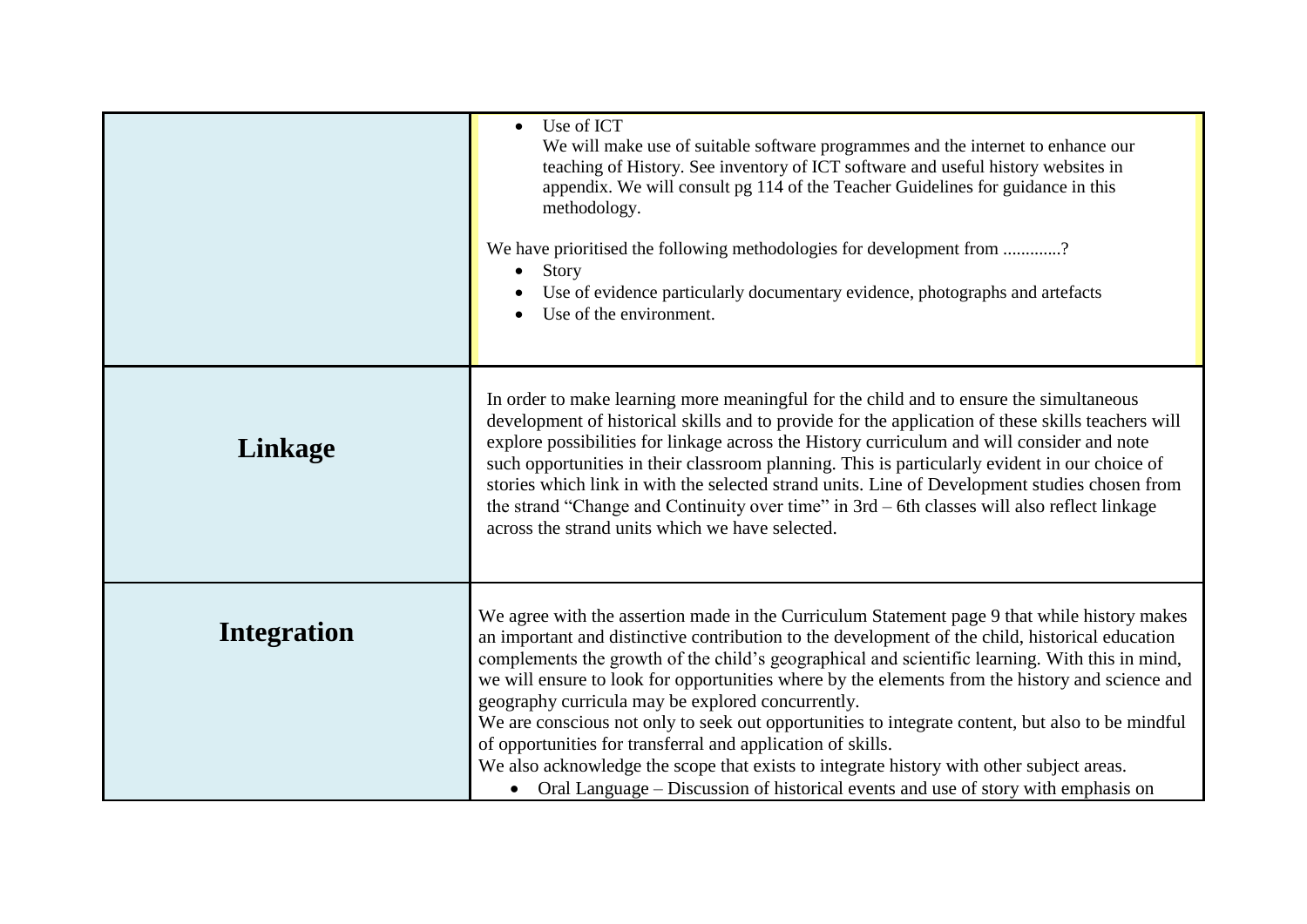|                   | language of Time.<br>Literacy – Reading and writing of stories, myths, legends and records.<br>Mathematics – Use of timelines<br>Visual Arts - Analysis of paintings as evidence, work of famous artists and aesthetic<br>changes in the environment over time.<br>Drama – Role play, Hot seating Activities.<br>SPHE - Myself and my Family.                                                                                                                                                                                                                                                                                                                                                                                                                                                                                                                                                                                                                                                                                                                                                                                                                                                                                                 |
|-------------------|-----------------------------------------------------------------------------------------------------------------------------------------------------------------------------------------------------------------------------------------------------------------------------------------------------------------------------------------------------------------------------------------------------------------------------------------------------------------------------------------------------------------------------------------------------------------------------------------------------------------------------------------------------------------------------------------------------------------------------------------------------------------------------------------------------------------------------------------------------------------------------------------------------------------------------------------------------------------------------------------------------------------------------------------------------------------------------------------------------------------------------------------------------------------------------------------------------------------------------------------------|
| <b>Assessment</b> | As in all subject areas Assessment is an integral part of the teaching and learning of SESE<br>history.<br>We as a staff have a common understanding of its purpose and the ways in which the progress<br>of children in history will be assessed, documented and reported.<br>Assessment in history will fulfill the following roles :<br>• A diagnostic role – to identify areas of difficulty in order to respond to the needs of the<br>child<br>A summative role- to establish the outcomes of learning after completing a unit of<br>work. In this way assessment can provide the basis for reporting to and communicating<br>with parents and others<br>An evaluative role $-$ to assist teachers in assessing their own practice, methodologies,<br>approaches and resources<br>We recognise that assessment techniques used in history must seek to assess progress in<br>a) Children's knowledge of the past<br>b) Children's ability to use historical skills<br>c) Children's development of attitudes<br>The assessment tools we will use will range from the informal means to the more structured<br>approaches.<br>Methods we will use are:<br>Teacher observation of the child's learning as the history curriculum is being |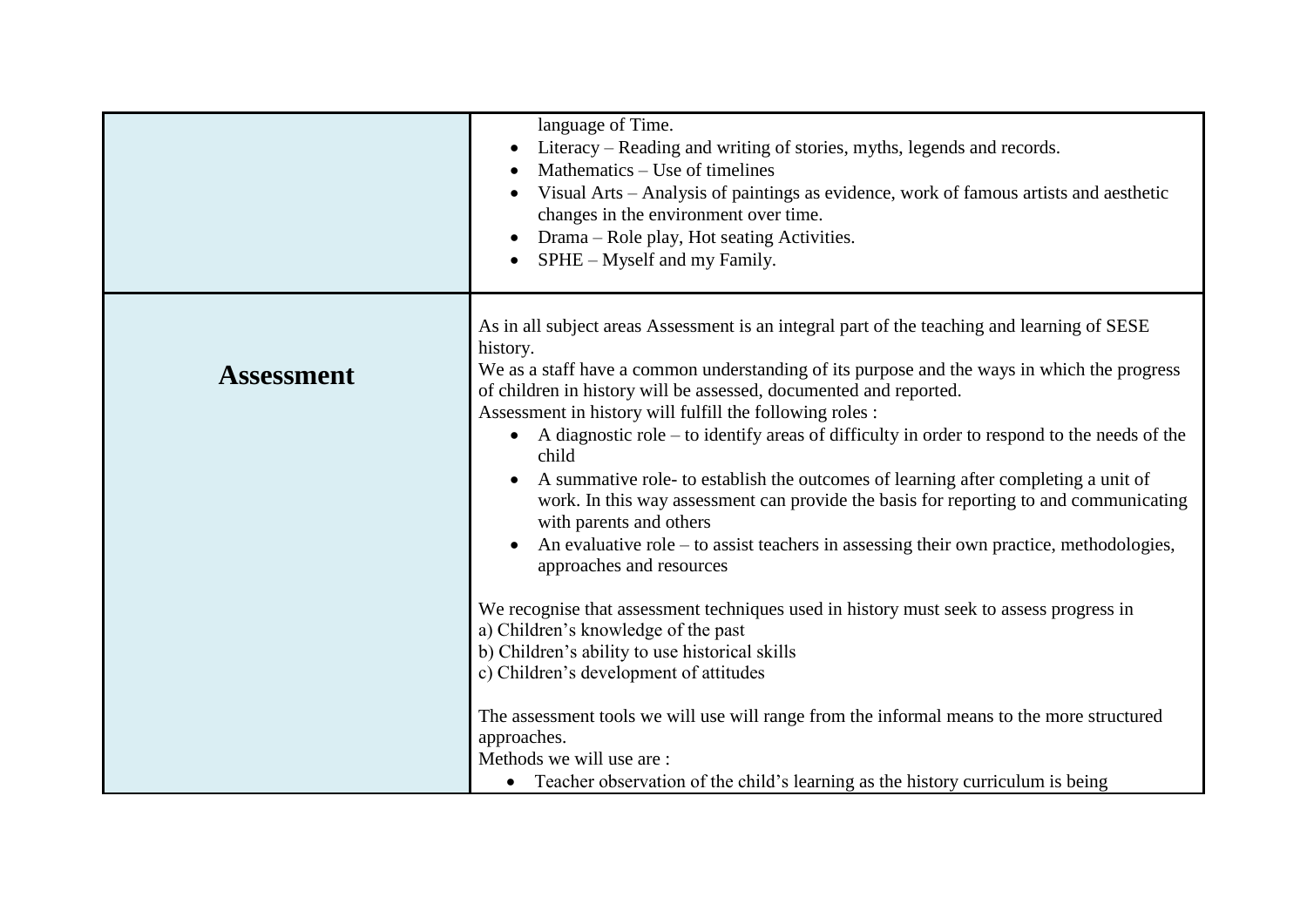|                                                | implemented.<br>Teacher designed tasks and tests at the end of units of work.<br>$\bullet$<br><b>SESE History Checklists</b><br>Work samples/SALF e. g finished projects and artefact investigations. We will display<br>the children's work in public areas of the school.<br>These records will inform the teacher of the progress of the child; the effectiveness of teaching<br>methodologies employed and will also inform future planning. The assessment records will<br>form the basis for reporting and discussing the child's progress. This information will be<br>relayed at Parent Teacher Meetings and in annual school reports.                                                                                                                                                                                                                                                                                                                                                                                                                                                                                                                                                                                                                                                                                                                            |
|------------------------------------------------|---------------------------------------------------------------------------------------------------------------------------------------------------------------------------------------------------------------------------------------------------------------------------------------------------------------------------------------------------------------------------------------------------------------------------------------------------------------------------------------------------------------------------------------------------------------------------------------------------------------------------------------------------------------------------------------------------------------------------------------------------------------------------------------------------------------------------------------------------------------------------------------------------------------------------------------------------------------------------------------------------------------------------------------------------------------------------------------------------------------------------------------------------------------------------------------------------------------------------------------------------------------------------------------------------------------------------------------------------------------------------|
| <b>Children with Different</b><br><b>Needs</b> | As previously stated we are cognisant of the distinct role history can play in the harmonious<br>development of each and every child. As such we will strive to ensure that all children have the<br>opportunity to experience a rounded historical education.<br>In the same way as we endeavour to provide for individual difference in every curricular area,<br>we will also strive to make the history curriculum accessible to as many children as possible. In<br>order to do this we will consider:<br>Using a mixture of whole class teaching and focused group work<br>$\bullet$<br>Choosing more accessible or more demanding pieces of evidence for different children.<br>Use a range of questions spanning from simple recall to the more complex and<br>analytical<br>Planning for the use of a wide range of communication skills (Drawing, ICT, written<br>and oral accounts, photographs and models.)<br>The exceptional child will be encouraged to undertake additional research and record<br>their findings in a variety of ways<br>Content, methods of recording and desired learning outcomes will be differentiated for<br>children with general learning difficulties.<br>All teachers are familiar with the 'NCCA Guidelines for Teachers of Students with General<br>Learning Disabilities' and will consult these guidelines as appropriate. |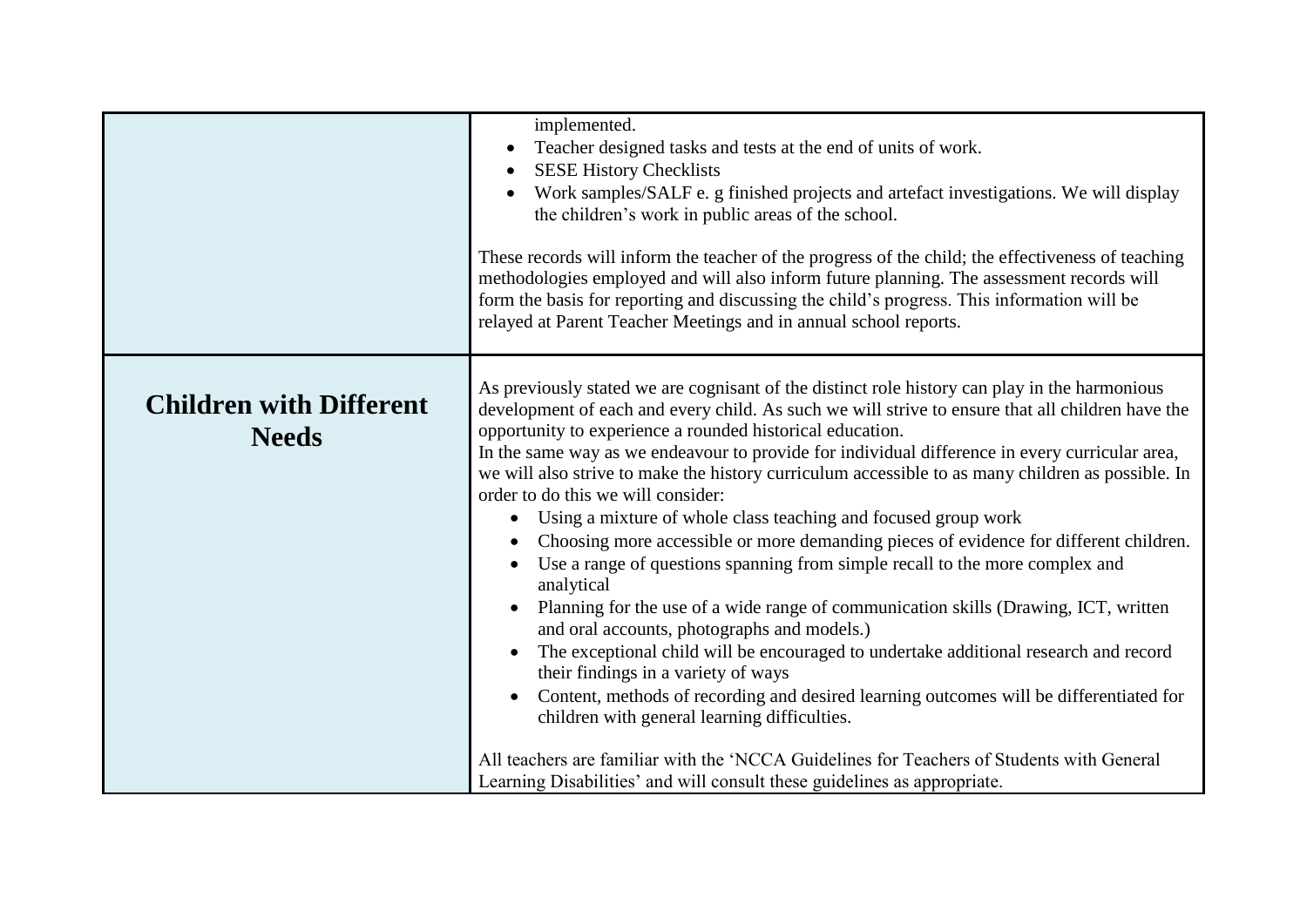| <b>Equality of Participation and</b><br><b>Access</b> | Equal opportunity will be given to boys and girls, mainstream or special class, to experience all<br>strands and to participate in all class activities.<br>Provision for children with physical difficulties will be made so that they can access the<br>$\bullet$<br>history curriculum.<br>Children whose first language is not English will be supported in accessing the history<br>curriculum also.<br>Our studies will include one from local, national and international places<br>Our history classes will place an emphasis on the lives of ordinary women, men and<br>children of the past as is recommended in the curriculum.<br>We will consider in our teaching of History the contribution made by women in the past<br>as well as men.<br>At all class levels we include the lives of men women and children from different<br>social, cultural, ethnic and religious backgrounds.<br>We will consult the Intercultural Guidelines (NCCA) for guidance here. |
|-------------------------------------------------------|-------------------------------------------------------------------------------------------------------------------------------------------------------------------------------------------------------------------------------------------------------------------------------------------------------------------------------------------------------------------------------------------------------------------------------------------------------------------------------------------------------------------------------------------------------------------------------------------------------------------------------------------------------------------------------------------------------------------------------------------------------------------------------------------------------------------------------------------------------------------------------------------------------------------------------------------------------------------------------|
| <b>Organisational Planning</b><br><b>Time</b>         | In keeping with the recommendations in the Primary School Curriculum Introduction (page 70)<br>a minimum of two and quarter hours per week is devoted to SESE in infant classes and a<br>minimum of three hours per week for classes 3rd to 6th.<br>One hour of this time will be spent on History.<br>On occasion, time will be blocked as appropriate. This might occur when:<br>— using a thematic approach<br>— working on a project<br>- exploring the local environment i.e. on a trail or fieldwork activity<br>Teachers will consider the use of discretionary curriculum time which is 2 hours, for SESE<br>when appropriate.                                                                                                                                                                                                                                                                                                                                        |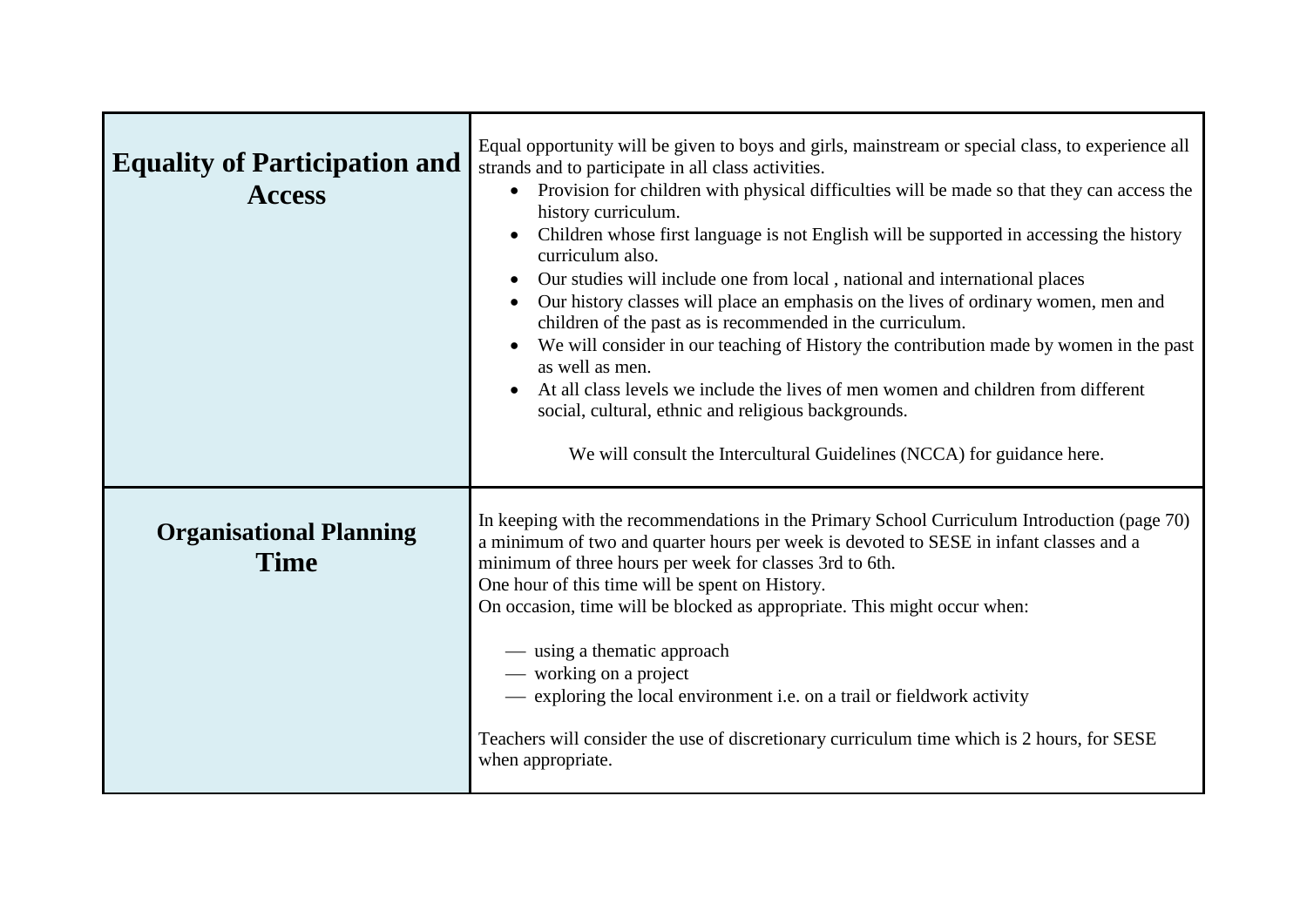| <b>Resources and ICT</b>                              | We will use textbooks as a resource in our teaching of History.<br>We will stock history textbooks and use as an occasional resource in a bid to reduce the<br>emphasis on the textbook as a primary resource.<br>We will invite children to bring in artefacts from home to be displayed in a temporary school<br>museum<br>We will compile DVDs and digital videos that can support the strand units been taught.<br>We have access to the internet so we can use the web as a historical resource and we have<br>identified some useful websites.<br>We will seek to acquire the following resources and materials:<br>Documentary evidence- birth certs, marriage certs, old letters, postcards, census etc<br>Historical maps and old photographs<br>We will compile packs to support teaching of certain topics, eg the Vikings |
|-------------------------------------------------------|---------------------------------------------------------------------------------------------------------------------------------------------------------------------------------------------------------------------------------------------------------------------------------------------------------------------------------------------------------------------------------------------------------------------------------------------------------------------------------------------------------------------------------------------------------------------------------------------------------------------------------------------------------------------------------------------------------------------------------------------------------------------------------------------------------------------------------------|
| <b>Health and Safety</b>                              | (Refer to school's Health & Safety Policy)<br>Teachers will consult the principal whenever it is proposed to engage children in<br>History activities in the environment. The schools policy on out of classroom activities<br>will be consulted and provision made for adult help suitable clothing, footwear,<br>insurance and transport.<br>Before use in the classroom artefacts will be examined by the teacher and checked for<br>$\bullet$<br>potential danger i.e; sharp edges. Artefacts with small parts will not be used with<br>infants                                                                                                                                                                                                                                                                                   |
| <b>Individual Teachers' Planning</b><br>and Reporting | Teachers will consult this whole school plan and the curriculum documents for History when<br>they are drawing up their long and short term plans.<br>Each teacher will have a long term plan for the year<br>In third and fourth classes two strand units will be selected from each strand along with<br>$\bullet$<br>a selection of stories. We will ensure that two of these strand units chosen will be in<br>depth studies each year. One of these in depth studies with have a local focus and the<br>other will have a national/international focus.                                                                                                                                                                                                                                                                          |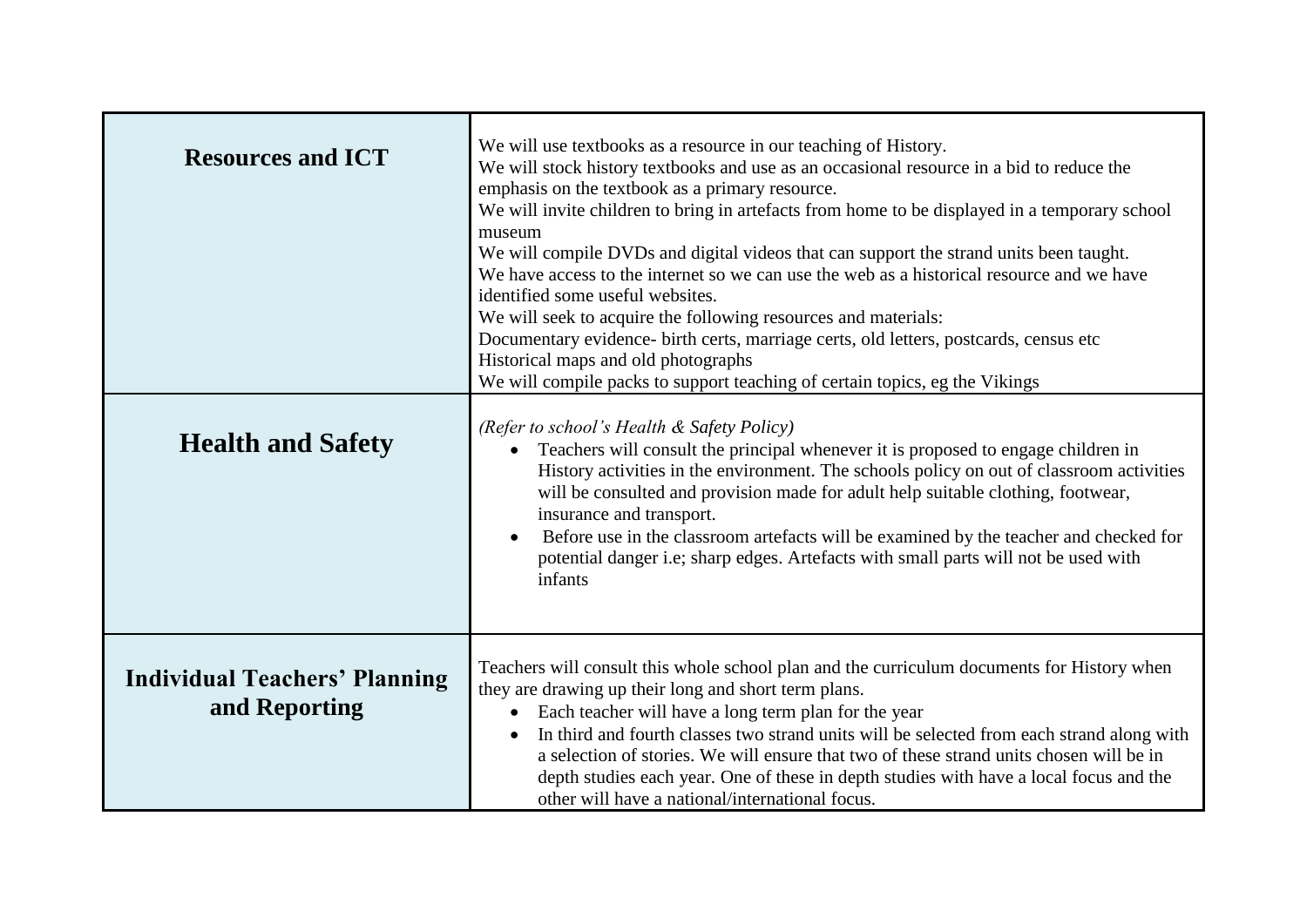|                             | In fifth and sixth class we will select two strand units from each strand. We will ensure<br>that two of these strand units chosen will be in depth studies each year. One of these in<br>depth studies will have a local focus and the other will have a national/international<br>focus. We will also cover a selection of stories for fifth and sixth.<br>Where it is meaningful and suitable history will be taught in a thematic way to integrate<br>with the other SESE subjects<br>Cuntas míosúil will assist in recording work covered in evaluating progress in history<br>and in informing future teaching<br>Parents are informed of children's progress in history at parent teacher meetings and in<br>end of year report cards |
|-----------------------------|----------------------------------------------------------------------------------------------------------------------------------------------------------------------------------------------------------------------------------------------------------------------------------------------------------------------------------------------------------------------------------------------------------------------------------------------------------------------------------------------------------------------------------------------------------------------------------------------------------------------------------------------------------------------------------------------------------------------------------------------|
| <b>Staff Development</b>    | Teachers will have access to reference books, resource materials and websites dealing with<br>history.<br>Staff will be encouraged to research and try out new approaches and methodologies.<br>$\bullet$<br>The ISMT will be responsible for keeping resource material up to date and will arrange<br>for opportunities for resources to be assessed for purchase and for new approaches to be<br>piloted in the school<br>Our school has a culture where teachers share their expertise, good experience and<br>practice with others.                                                                                                                                                                                                      |
| <b>Parental Involvement</b> | We will encourage parents to talk to their children about their personal and family history, this<br>will also involve sourcing family photographs, lending artefacts for display and taking children<br>to see historic places.<br>Any special days, eg. St. Brigid's Day 1st February<br>Natives of other countries will be encouraged to share their heritage with the rest of the<br>school through International Culture Day (held on a bi-annual basis)                                                                                                                                                                                                                                                                                |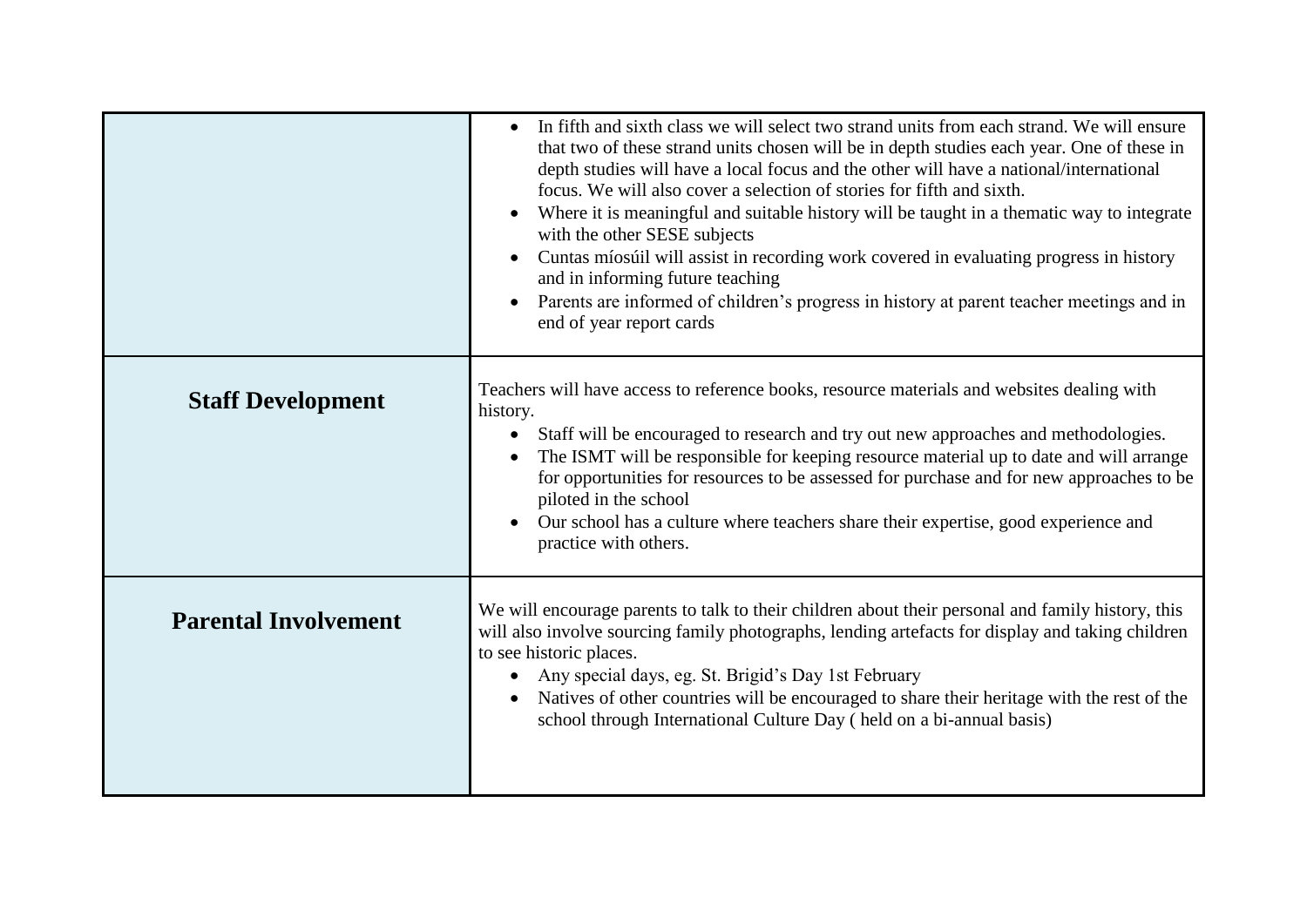| <b>Community Links</b>  | People in the local community who have an interest and a knowledge in its history will<br>$\bullet$<br>be invited to speak with the children<br>Portarlington Library will be a source of historical knowledge for the children ie;<br>$\bullet$<br>documentary evidence, maps.<br>The work of some national agencies relates to aspects of the history programme and we<br>$\bullet$<br>will welcome visits by speakers from these organisations, Duchais, The Heritage<br>Council, Local county council, Archaeological survey of Ireland, National Roads<br>Authority (sites on routes).                                                                                                                                 |
|-------------------------|-----------------------------------------------------------------------------------------------------------------------------------------------------------------------------------------------------------------------------------------------------------------------------------------------------------------------------------------------------------------------------------------------------------------------------------------------------------------------------------------------------------------------------------------------------------------------------------------------------------------------------------------------------------------------------------------------------------------------------|
| <b>Success Criteria</b> | We will review this whole school plan under the following headings<br>Are individual teachers preparing planning and teaching according to this plan? Are we<br>using a variety of methodologies?<br>How are the children's historical skills progressing?<br>How well is historical knowledge being learned by the children?<br>$\bullet$<br>Are we adhering to the menu curriculum in history as outlined in this plan?<br>$\bullet$<br>Are we assessing our history as outlined in the plan?<br>Have we acquired the resources we needed?<br>Ways of assessing this plan will be<br>Revisiting the plan as a staff<br>Teacher feedback<br>Parental feedback<br>Children's feedback<br>Inspectors reports and suggestions |
| Implementation          | Roles and Responsibilities<br>The plan will be supported, developed and implemented by all staff members.<br>All staff will be responsible for:                                                                                                                                                                                                                                                                                                                                                                                                                                                                                                                                                                             |
|                         | Historical audit of locality (Portarlington and surrounding area)                                                                                                                                                                                                                                                                                                                                                                                                                                                                                                                                                                                                                                                           |